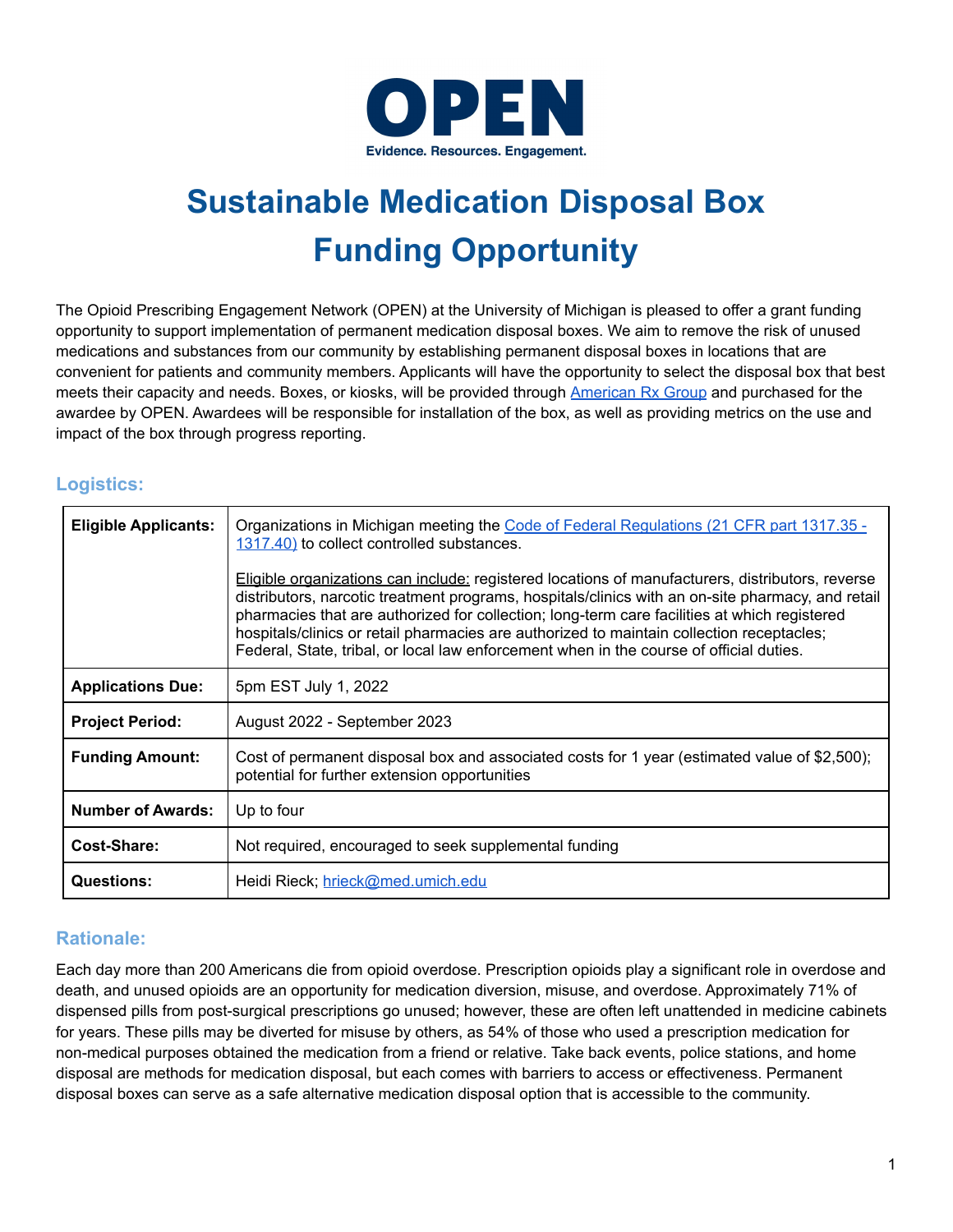# **Program Overview:**

| Application | Awardees | Box       | <b>Box</b> | Progress<br>Report #1 due      | Progress<br>Report #2 due    | Ongoing  |  |
|-------------|----------|-----------|------------|--------------------------------|------------------------------|----------|--|
| Due         | Notified | Purchased | Installed  | 6 months after<br>installation | 1 year after<br>installation | Disposal |  |

## **Eligibility Requirements:**

- Awardees must be based in Michigan.
- Awardees are required to review the Code of Federal [Regulations](https://www.ecfr.gov/current/title-21/chapter-II/part-1317) to ensure that they meet the regulations for hosting a permanent medication disposal box.
- Awardees must demonstrate unmet need in their community that can be fulfilled with the implementation of a permanent medication disposal box.
- If selected, awardees will be required to provide a copy of their DEA license (non-law enforcement only) and complete an agreement to verify that they are compliant with the Code of Federal Regulations.

## **Awardee Agreement:**

- Partner with OPEN to receive the purchased disposal box, install the box appropriately, and begin a disposal program at the site.
	- The awardee organization is solely responsible for meeting all of the federal, state, and organizational requirements.
- Complete two brief progress reports (example questions below) submitted to OPEN through an online submission process.

# **OPEN Agreement:**

- OPEN will select awardees and contact them by email.
	- Awardees will be chosen based on:
		- Meeting eligibility requirements
		- Statements of potential impact within the application
		- Locations with high burden of opioid-related morbidity and mortality (e.g. overdose rate)
		- Lack of access to other community-based (non-law enforcement) options for disposal
- OPEN will provide awardees with the Permanent Disposal Guide as a resource for implementation.
- Award purchase will be initiated within 1 month of notice of project funding.
- OPEN will collect two progress reports, collate findings, and share a findings report.

## **Progress Reports:**

Awardees will be required to submit progress reports (example questions below) at the midpoint and end of the project period. Progress reports must include quantitative measures of disposal box implementation outcomes, in addition to describing challenges and successes in the reporting period. Site-specific progress report submission links will be sent to awardees.

ь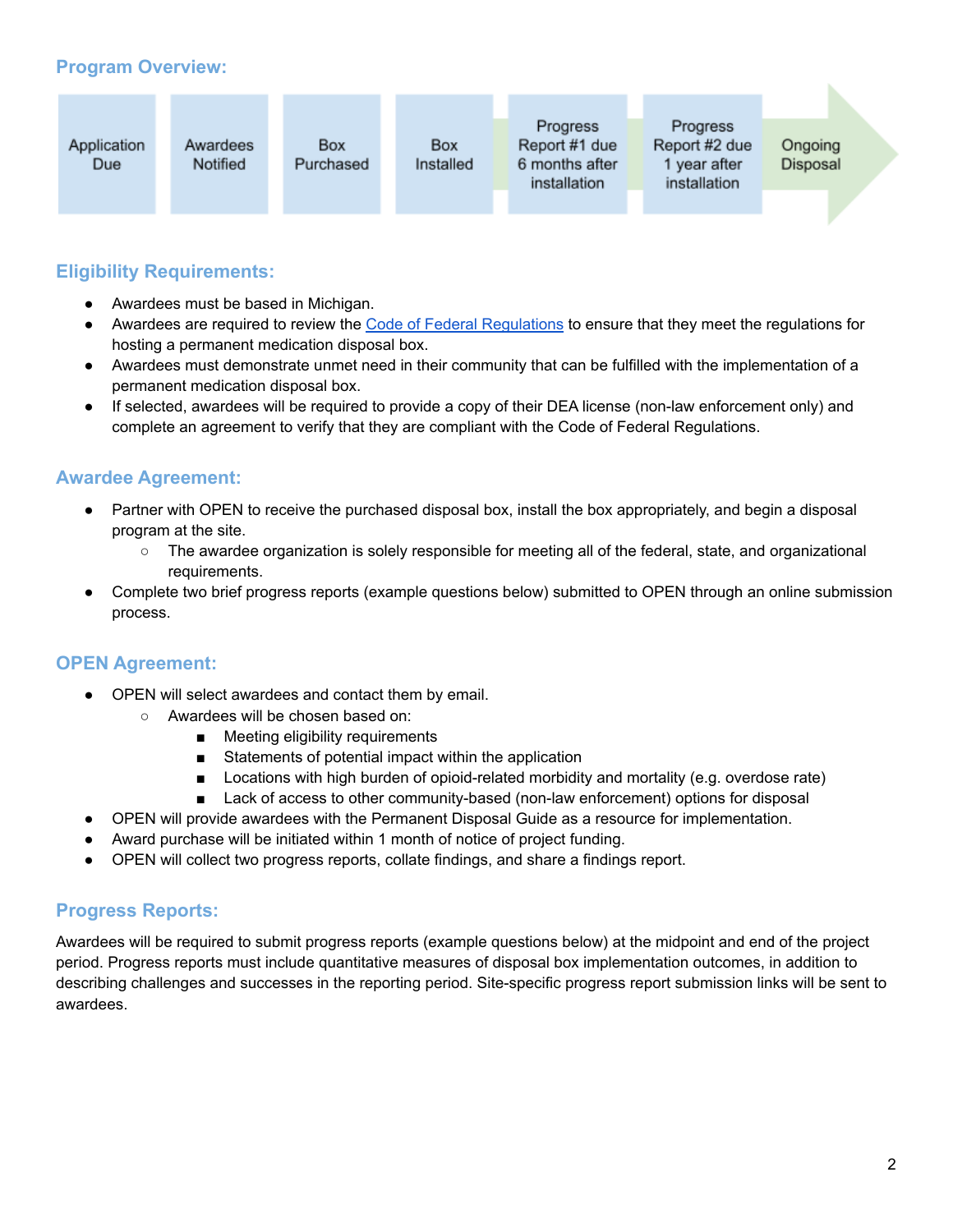# **Application Process:**

Use [this](https://forms.gle/ZAg7vLkdbEuR66oq5) link to submit your application. If clicking the link doesn't work, copy and paste the full link from the table at the end of this document into your internet browser. The questions are listed below for preparation. Once the form is started, it cannot be saved prior to submission.

# **Application Questions:**

Applicant Information

- 1. Organization name
- 2. Organization location
- 3. Name, title, email of project lead
- 4. Name, title, email of person responsible for grant administration

Project Proposal - up to 100 word response per question

- 5. Why is it important to put a disposal box at this site? Please describe the need and potential impact of the disposal box at your site. Impact could include quantitative measures (ex: amount of medication collected) or qualitative feedback from the organization or community members.
- 6. If you successfully implement this permanent disposal box, what practice or culture changes do you anticipate will occur with your organization or community as a whole?
- 7. What challenges or barriers do you anticipate and how do you plan to overcome them?
- 8. How does your organization plan to continue to support the maintenance of the permanent disposal box after the grant term is complete?

Organization Context

- 9. What existing structures does your organization have in place to encourage medication/substance disposal, prevention, or harm reduction?
- 10. Describe any ongoing training opportunities your organization offers for medication/substance use prevention and/or stigma reduction.

## Disposal Box Selection and Agreement

Please carefully review this [brochure](https://americanrxgroup.com/wp-content/uploads/2022/02/ARXG-Medication-Disposal-Slick-2022.pdf) and the information provided on the [website](https://americansecuritycabinets.com/products/medication-disposal-boxes/) here (full links included below).

- 11. Select the box that best fits the needs and capacity of your organization.
	- a. RXD-6G 6 gallons
	- b. RXD-20G 20 gallons
	- c. RXD-28G 28 gallons
	- d. RXD-38G 38 gallons
	- e. RXD-46G 46 gallons

12. Provide a brief explanation for why you chose this specific box.

## Acknowledgements

By checking this box, you acknowledge that you have reviewed the Code of Federal Regulations ensuring that your organization meets the requirements for hosting a permanent medication disposal box.

 $\Box$  By checking this box, you acknowledge that you have reviewed the [Destruction](https://drive.google.com/file/d/1S1JvIaLTzLgNdXHRqL29ASfKbjyyKITV/view?usp=sharing) Services Agreement. Formal completion of this contract will be required if selected for an award.